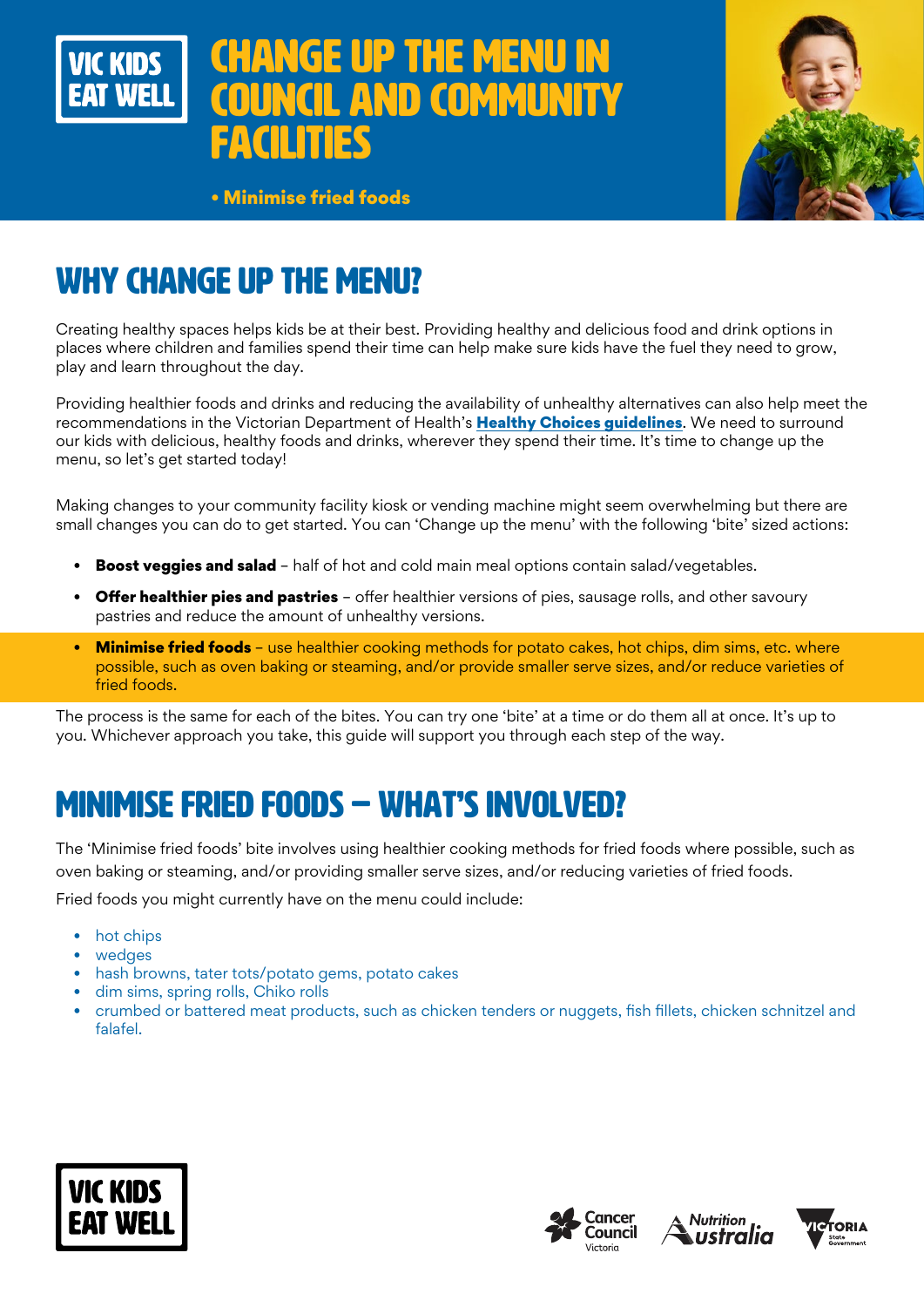Healthier cooking methods for these foods include:

- stir-fry
- steam
- boil
- grill and toast
- air-frying
- microwave
- roast or bake with minimal oil (e.g. using oil spray or brushing on oil).

Providing smaller serving sizes could include:

- provide smaller dim sims and chicken schnitzels
- offer items for sale individually only and not in multiples (e.g. two dim sims in a serve)
- use a small container/bucket for chips and wedges instead of large containers/bags
- offer only one small size of an item, not multiple serve sizes (e.g. small and large).

#### To minimise fried foods, follow our three simple steps:





### STEP ONE: REVIEW

Start by reviewing the hot food options available at the facility, and how they are currently being cooked.

This will help identify which options you may want to swap. If you currently deep-fry any food items note this down.









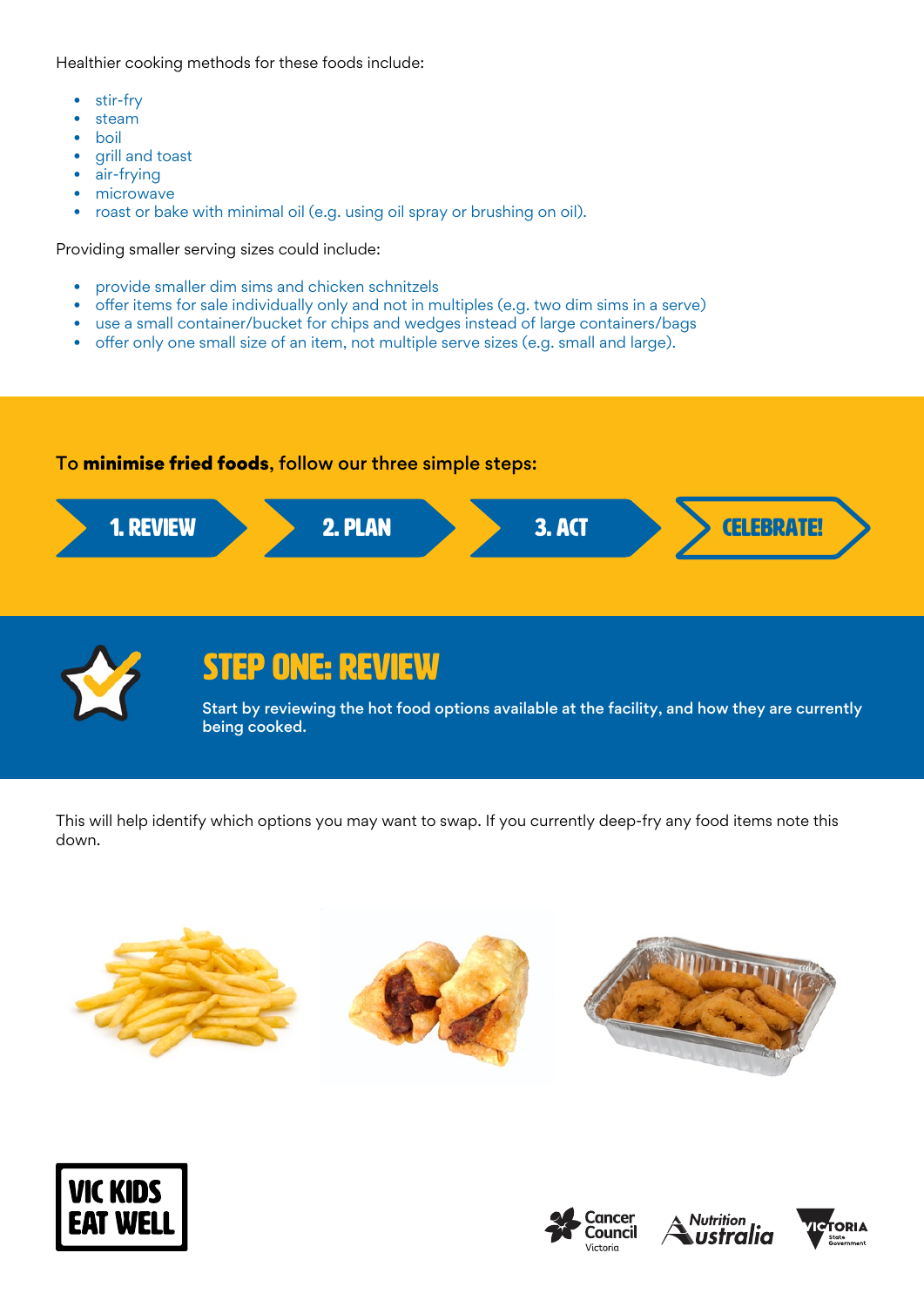

STEP TWO: PLAN

Now you know what you have, decide how you will make your changes.

List the equipment the facility has for cooking the current fried food items in a healthier way. This may include an:

- oven and stovetop
- steamer
- air fryer
- microwave.

Depending on the equipment the facility has, there are plenty of ways to change how the current deep-fried food items are cooked such as:

- bake or air-fry crumbed and coated foods such as chicken tenders, wedges or hot chips
- bake spring rolls
- steam dim sims and wontons
- toast or grill falafel.

Also consider any time implications the difference in cooking method may have. For example, staff may need to start cooking earlier than normal or certain methods may no longer be practical in certain circumstances.

If you wish to continue providing deep fried foods, consider providing smaller portion sizes of these foods.

You could even consider removing any items which are not high sellers from the menu altogether. Pick the two or three options that are your best sellers and continue to provide these and phase out the remaining options.



You also need to learn how the hot food items are purchased. Find out where the facility purchases its hot food items from for the café or kiosk. It could be:

- a local distributor or wholesaler
- a local supermarket.

Once you know where the facility purchases its hot food items from, contact the supplier to discuss and determine healthier options the facility can purchase.









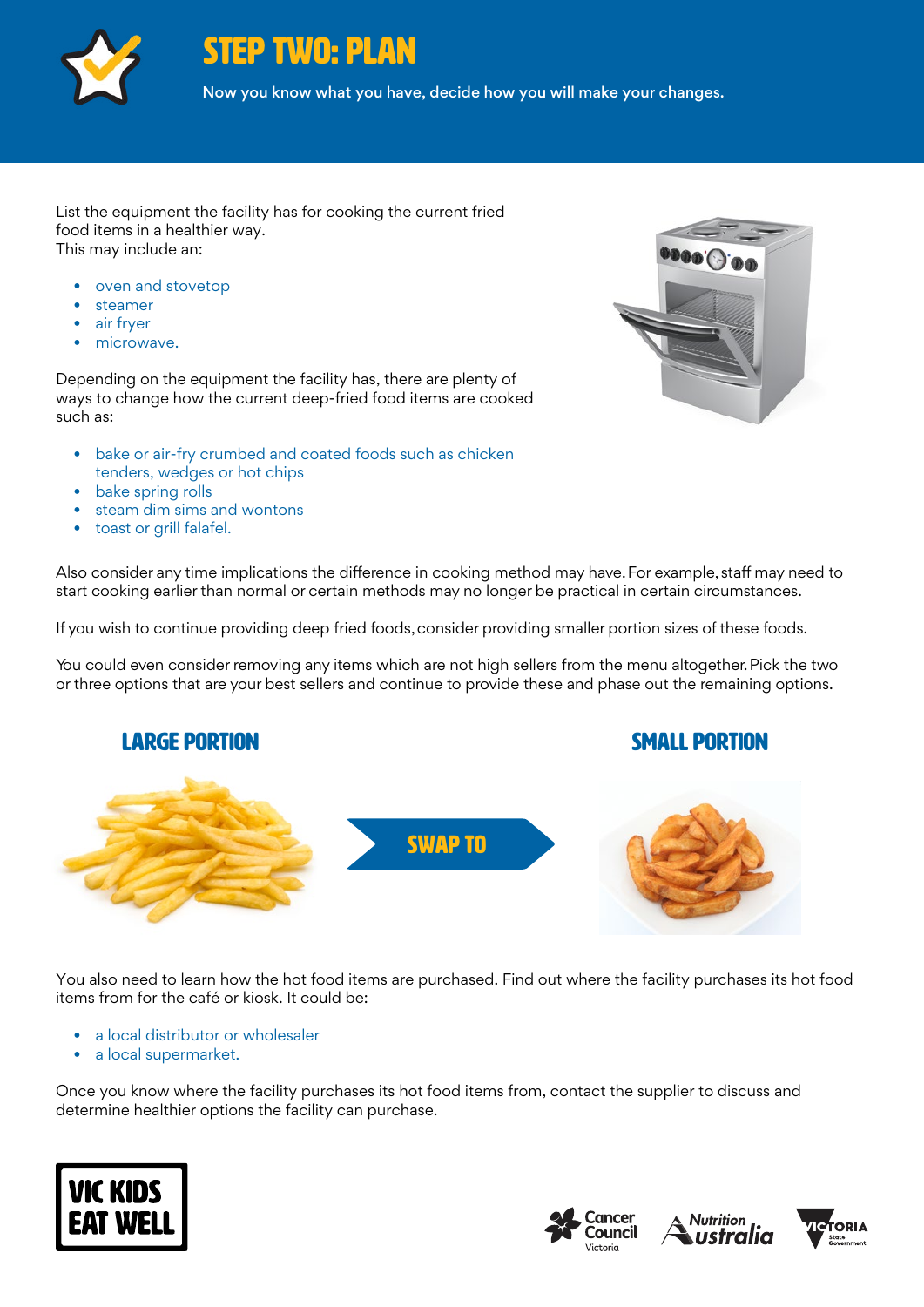## Preparing for change

There are different ways to introduce changes and make improvements to the hot food options in a facility. You can make changes all at once or use a gradual approach:

All at once: an ideal time to do this is at the beginning of a new year or term, however it can be done at any time. This is a quick way to drastically improve the healthiness of the hot food offerings and works best if there are only a few changes to make.

A gradual approach: this option gives customers more time to get used to the changes and an opportunity to try alternative options before other hot food items are removed. It is often the more readily accepted option if you need to make lots of changes to the hot food options available.



### STEP THREE: ACT

Now you've done all the groundwork, it's time to put it into action.

## SUPPORTING SUCCESS

You might find that you need to get some new equipment to make this change. If this is the case start by speaking to facility management to get their support and consider how you will get the money for this.

Perhaps you can fundraise with the community to get new equipment if there is no budget available from the facility currently (refer to ['Put the fun in fundraising and marketing'](https://www.vickidseatwell.health.vic.gov.au/resources) for healthy fundraising options).

Remember, this is just one of the 'bites' you can do to change up the menu. Check out 'Boost veggies and [salad'](https://www.vickidseatwell.health.vic.gov.au/resources) or ['Offer healthier pies and pastries'](https://www.vickidseatwell.health.vic.gov.au/resources) for how to provide and promote more healthy menu options in the facility.